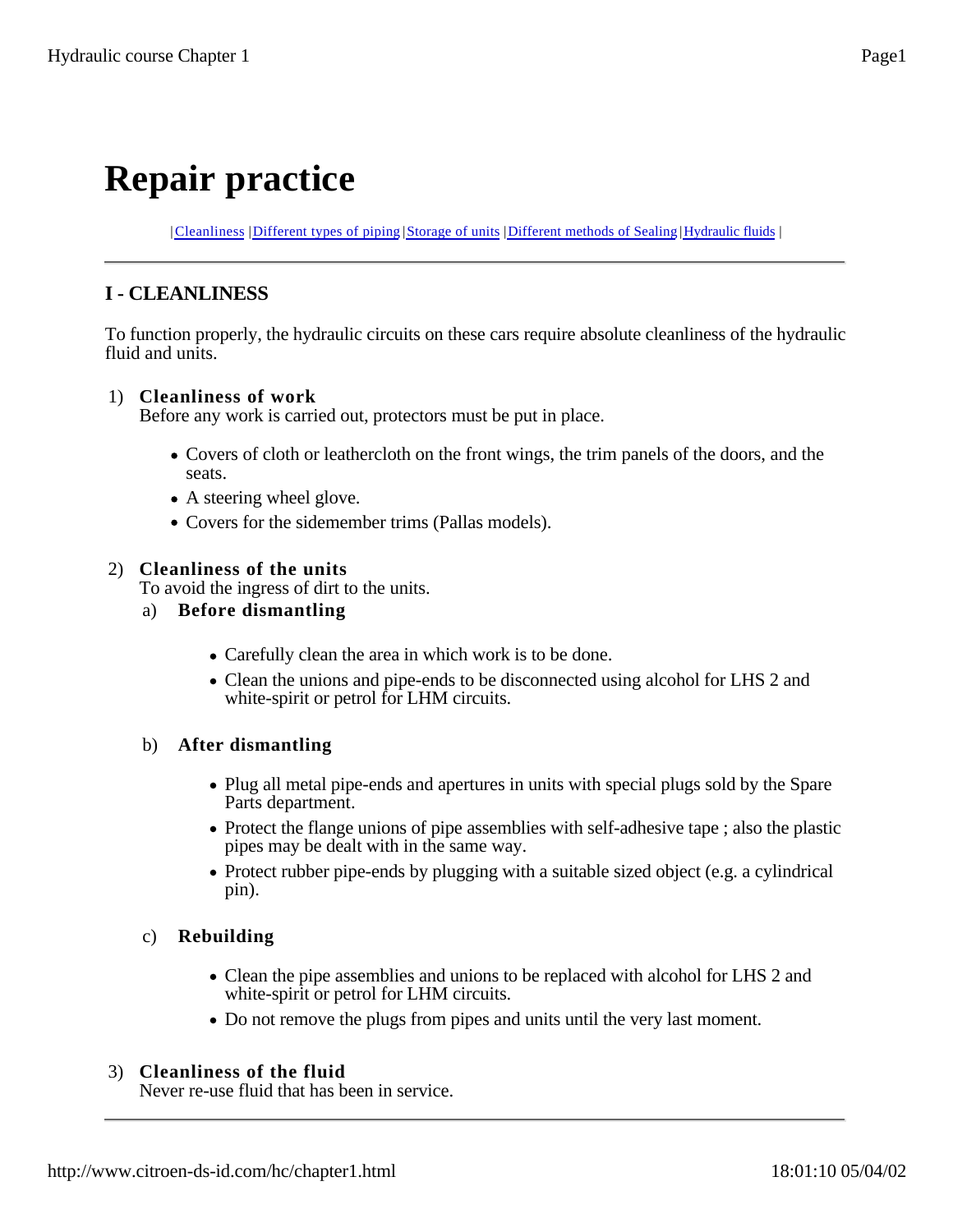# **II - DIFFERENT TYPES OF PIPING**

#### 1) **Metal piping**

There are two sizes of metal pipe:

- 4.5 mm external diameter.
- 6.35 mm external diameter.
- Only use standard pipes as supplied by the Spare Parts department; except for the longitudinal pipes running the length of the chassis, all the pipes are pre-shaped ready to be fitted.
- Pipes which have been pressure-tested are marked with a coloured sleeve, Red for LHS 2 systems, and Green for LHM. They must be used only on cars using the appropriate fluid.
- No repairs whatever may be carried out on these pipes, for reasons of safety and reliable service (e.g. brazing, sleeving, non-standard end-fittings)

#### 2) **Plastic Piping**

- These pipes are used for seepage returns (e.g. Suspension cylinder returns, height corrector returns,etc.) and for petrol supply.
- It is permissible to repair these pipes by sleeving, providing that a pipe does not have more than two sleeves which must be at least 800 mm apart. The sleeve must be glued and when the glue has hardened the joint so made, must withstand  $5 \text{ kg/cm2}$  (72 psi) pressure from a compressed air line.
- The glue to be used is RILSAN cement. Sold by Etablissements BOYRIVEN, 37 bis Avenue de Villiers - NEUILLY-SUR-SEINE.

#### 3) **Rubber piping**

- These pipes are used for the operational returns from units, the supply from the reservoir to the High Pressure Pump, and some seepage returns.
- All these pipes are marked Red or Green in accordance with the fluid which they are to be used, LHS 2 or LHM respectively.

# **III- STORAGE OF UNITS**

- Units must be stored full of fluid and firmly plugged, protected from dust and knocks. Parts must be used in strict rotation so as to keep parts in stock for the minimum time possible.
- Rubber seals and pipes must be stored away from dust, light, and heat.

# **IV - DIFFERENT METHODS OF SEALING**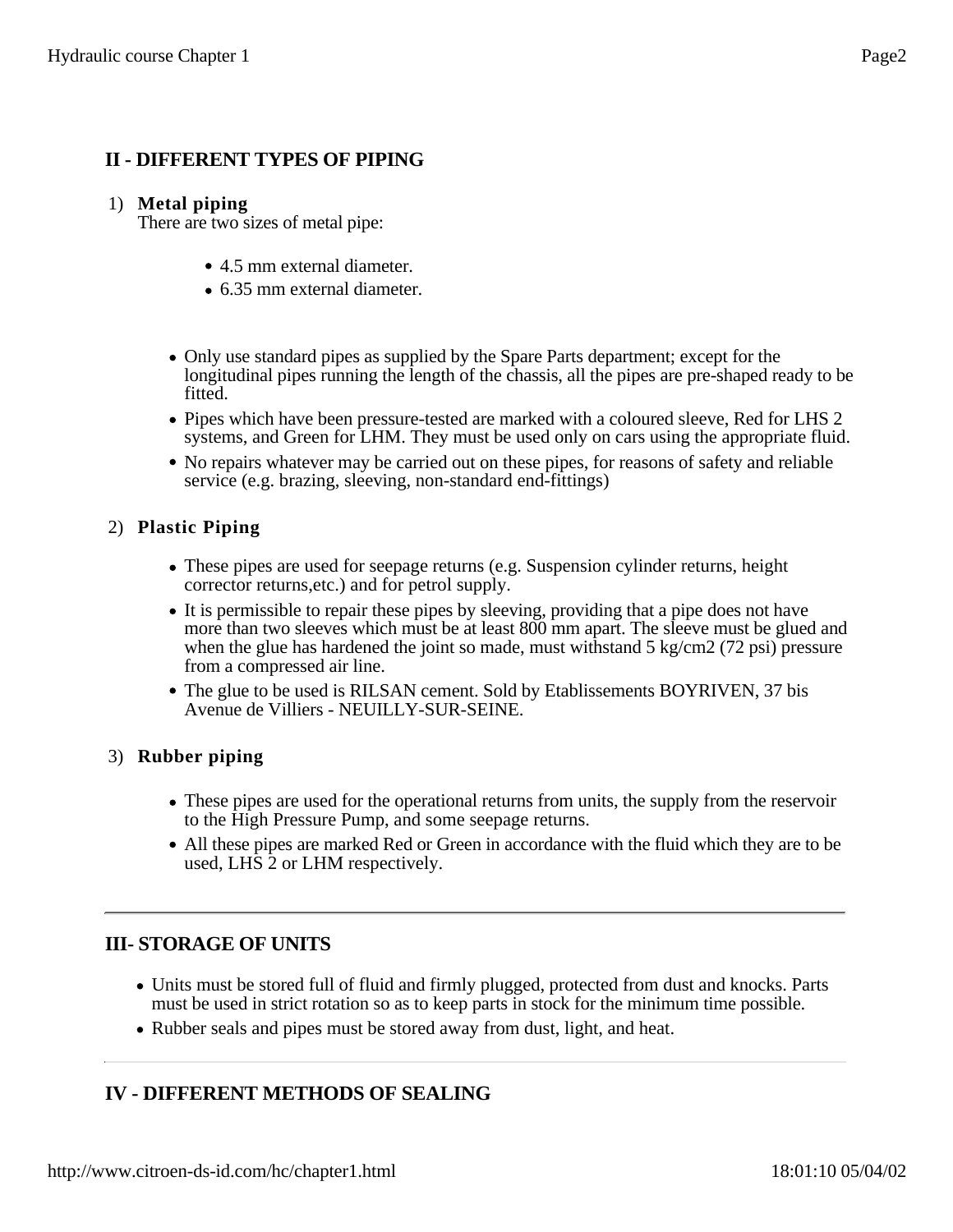## 1) **Sealing by metal clip**

This method of sealing is used to secure rubber pipes onto steel and plastic pipes and unions.

When fitting:

- place a rubber protective ring under the clip.
- take care not to cut the end of the pipe.

#### 2) **Rubber Sleeve Seals**

These seals ensure the sealing of steel pipes fitted to hydraulic units.



- Sealing is achieved by the deformation of the sleeve under the action of pressure.
- The seals must be replaced every time a pipe is disconnected.
- Do not forget to remove the old seal, then clean the bore before rebuilding.
- Always fit the seal to the pipe dry, so that about 2 mm of the pipe projects through the seal. Centralise the pipe in the bore and ensure that the pipe goes fully home.
- The swelling near the end of the pipe holds the seal in place.
- Start the union nut by hand and tighten moderately (1 mkg) (15 ft lbs).

Seals to be used with LHS 2 are painted Red. Those for use with LHM are Green.

3)



#### **Ring Seals**

- Sealing is ensured by the deformation of the seal under the influence of the fluid under pressure. In order that the pressure may achieve this, the diameter of the ring is less than the width of the groove and greater than its depth.
- Three types of ring seals are employed:
	- Marked Red for LHS 2
	- Marked Green for LHM
	- Marked White for either.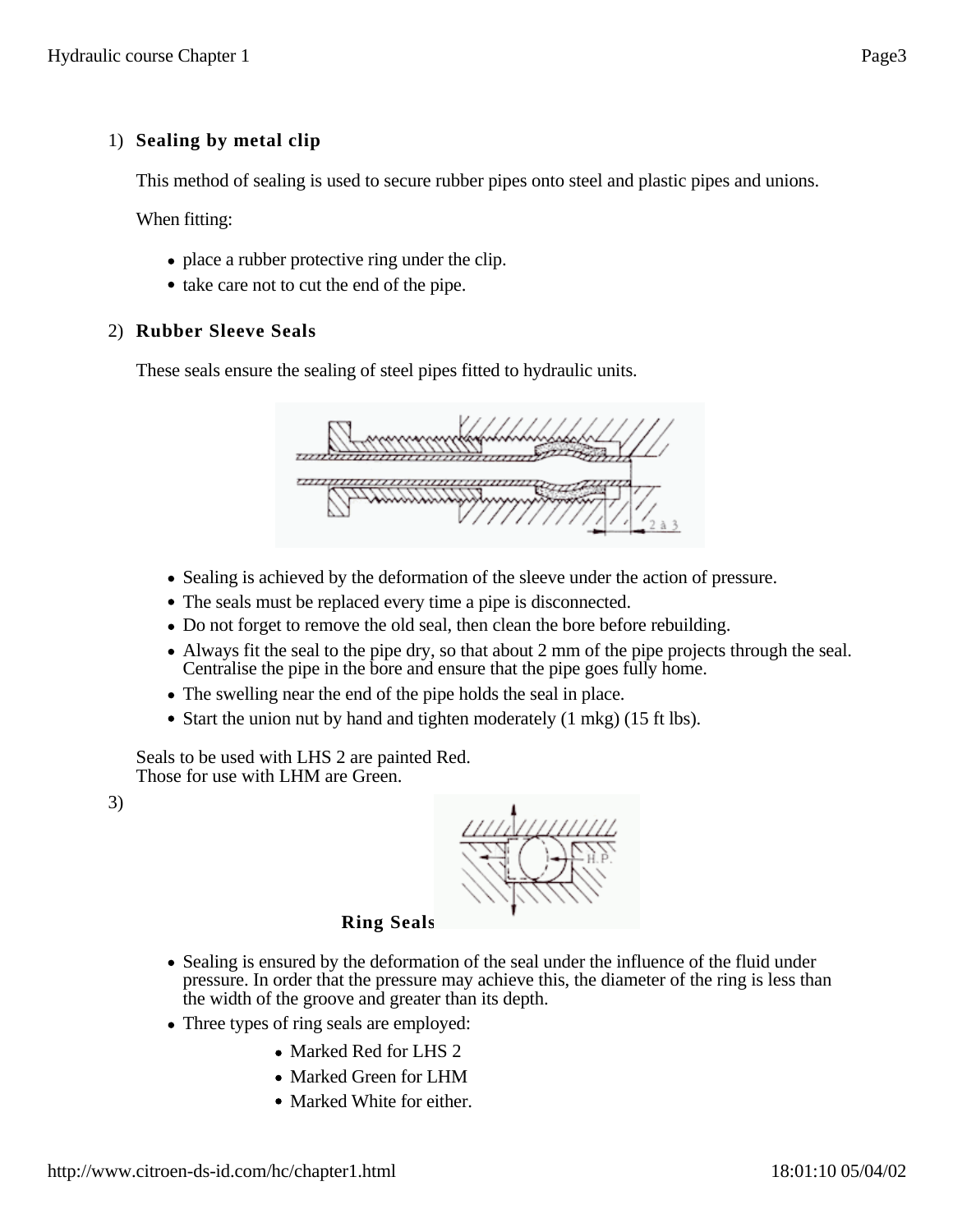- Seals with White markings are only used between static components.
- The marking on a seal must always face in the direction from which the pressure is coming. In addition the seals must be soaked in the appropriate fluid before fitting.

#### 4) **Sealing Plates**

These are found at flange joints between pipes and units.



- When fitting, ensure that the holes in the plate correspond with those in the flange.
- The plates and the seals are sold separately.
- The seals are marked with White and are fitted to vehicles using either type of fluid. They must be replaced at each dismantling.

#### 5) **Teflon Seals**

- These ensure sealing of items subject to large or frequent movements (e.g. hydraulic steering-rack piston, suspension cylinder)
- Teflon seals may be used with either type of fluid.

#### 6) **Identification of Seals**

• Workshop sheets, available from the Spare Parts department, show clearly which seals (Red, Green, or White), are necessary in the course of repairs or the over-haul of a hydraulic unit.

# **V -HYDRAULIC FLUIDS**

1) **L.H.S. 2** (FromSeptember1964 to September 1966).

This fluid is almost colourless, having a slightly amber tinge. Its smell is reminiscent of ammonia. it must not be used on vehicles with master-cylinder braking systems, (it causes deterioration of the rubber cups).

For Suppliers, see Technical Bulletin no. 29-**D**.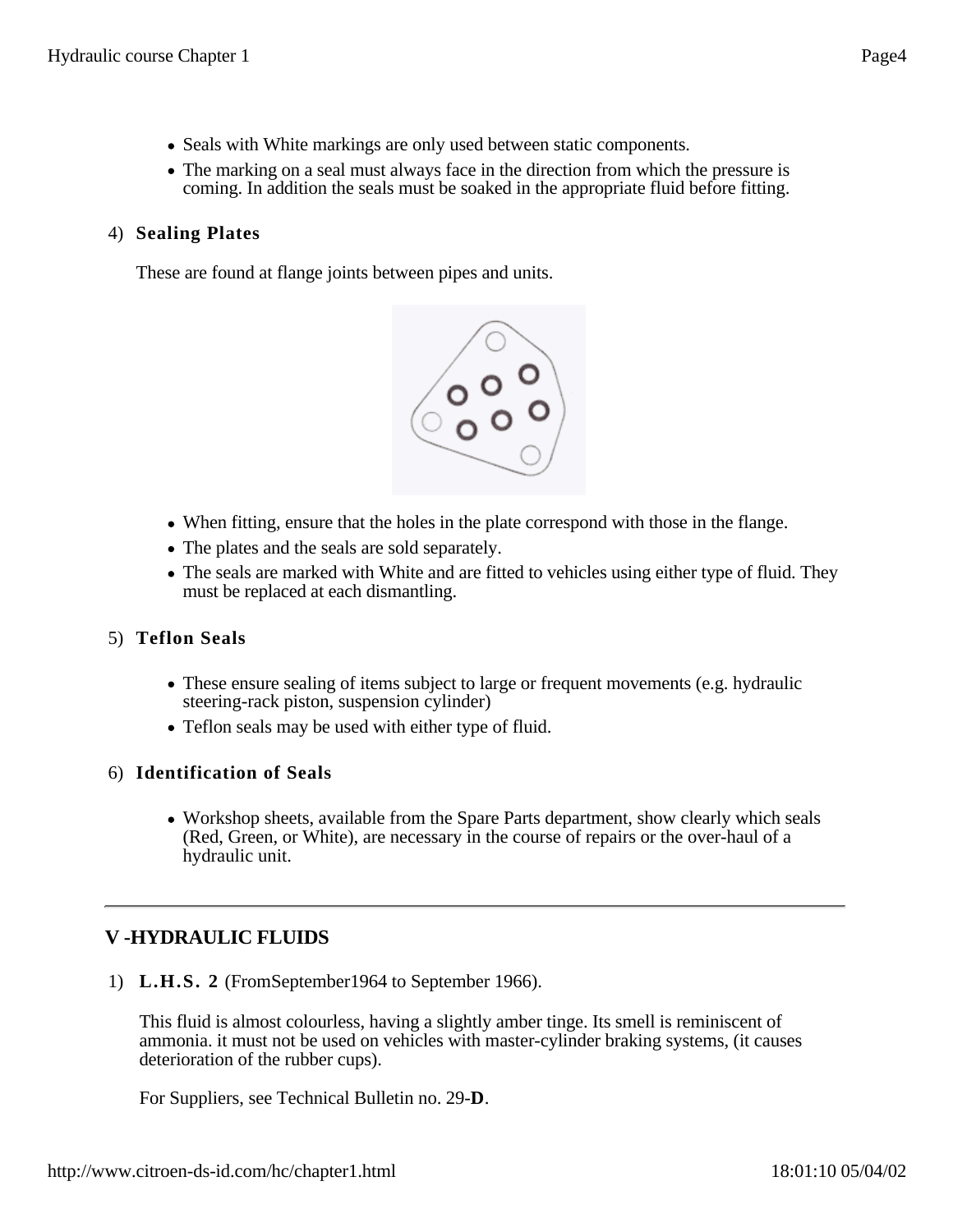# 2) **L.H.M.** (Since September 1966)

This fluid is green in colour. It is of mineral origin, and is similar to engine oil.

L.H.M. fluid is also used on N and P vehicles, and since September 1969, on AMB-3 and AM.3 vehicles fitted with disc brakes, also,since their introduction, on the GS and SM.

For Suppliers, see Technical Bulletin no. 76-**D**.

NOTE : From September 1966 to December 1968, LHS 2 was still supplied in vehicles for the U.S.A. and Canada.

#### 3) **Contents of the systems**

 $DS = 6$  litres or 10.5 Imp. Pints

 $ID = 5$  litres or 8.8 Imp. Pints.

The difference between Max and Min  $=$  1 litre or 1.75 Imp. Pints.

#### 4) **Draining the system**

The system should be drained and refilled with fresh fluid every 30.000 km (18,000 miles).

Drain after causing the greatest possible amount of fluid to return to the reservoir.

(Suspension in low, main and brake accumulators empty).

#### 5) **Cleaning the filter**

The filter must be thoroughly cleaned every 10.000 km (6.000 miles) (A clogged filter leads to inefficiency of the hydraulic system).

The filter should be cleaned in alcohol (LHS 2), and white-spirit or petrol (LHM), and then blown through with compressed air.

#### 6) **Advice in the event of fluids being mixed.** (See Information Bulletins nr. 32 and nr. 72).

An accidental mixture of fluids in the hydraulic systems (LHM in an LHS 2 vehicle, or vice-versa) causes a rapid deterioration of all the rubber parts in the system (Seals, diaphragms, etc.). The severity of this deterioration is a function of the amount of fluid mixed, and the length of time that the vehicle is operated with this mixture.

1) In the event of a recent mixture of fluids, if there appear to be no malfunctions of the hydraulic system, drain the system after returning as much fluid as possible to the reservoir. Then flush the system using Hexylene-Glycol for LHS 2 vehicles, and normal flushing oil for LHM vehicles. Check the suspension spheres, main accumulator and brake accumulator, for pressure and verify that the diaphragms are not deteriorating. If they are within the specified limits, refit these units.

Refill the reservoir, bleed a large amount of fluid through the braking system do not re-use the fluid bled off. Then check the action of the suspension and the brakes. Allow the vehicle to be used for about a week.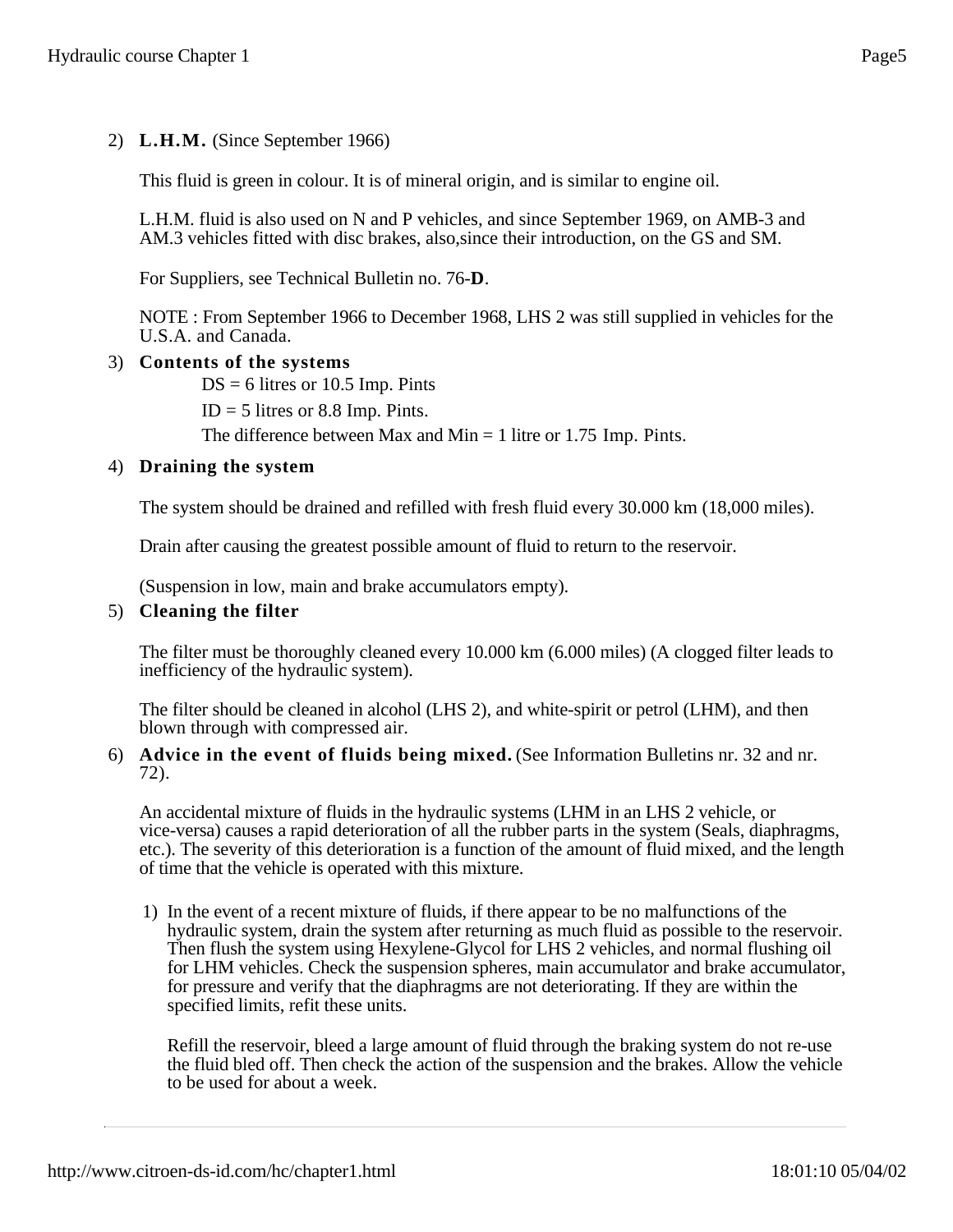Check at frequent intervals that the suspension and brakes are functioning correctly. After two weeks use, drain, refill and bleed the system again.

2) If a vehicle has been used for a considerable time with a mixture of fluids, malfunctions will be found in the hydraulic system. The majority of the rubber parts will have deteriorated. Take off all the hydraulic units and change all the seals and rubber parts. Change the main and brake accumulators, also the suspension spheres. Flush out all the units and piping with petrol, then alcohol for LHM vehicles and with alcohol, white-spirit or petrol and again with alcohol for vehicles using LHS 2. In both cases, blow through with compressed air. Change all rubber pipes and dust protectors.

#### Back to top of page

**Last updated on : 29.08.1997 by Jint Nijman**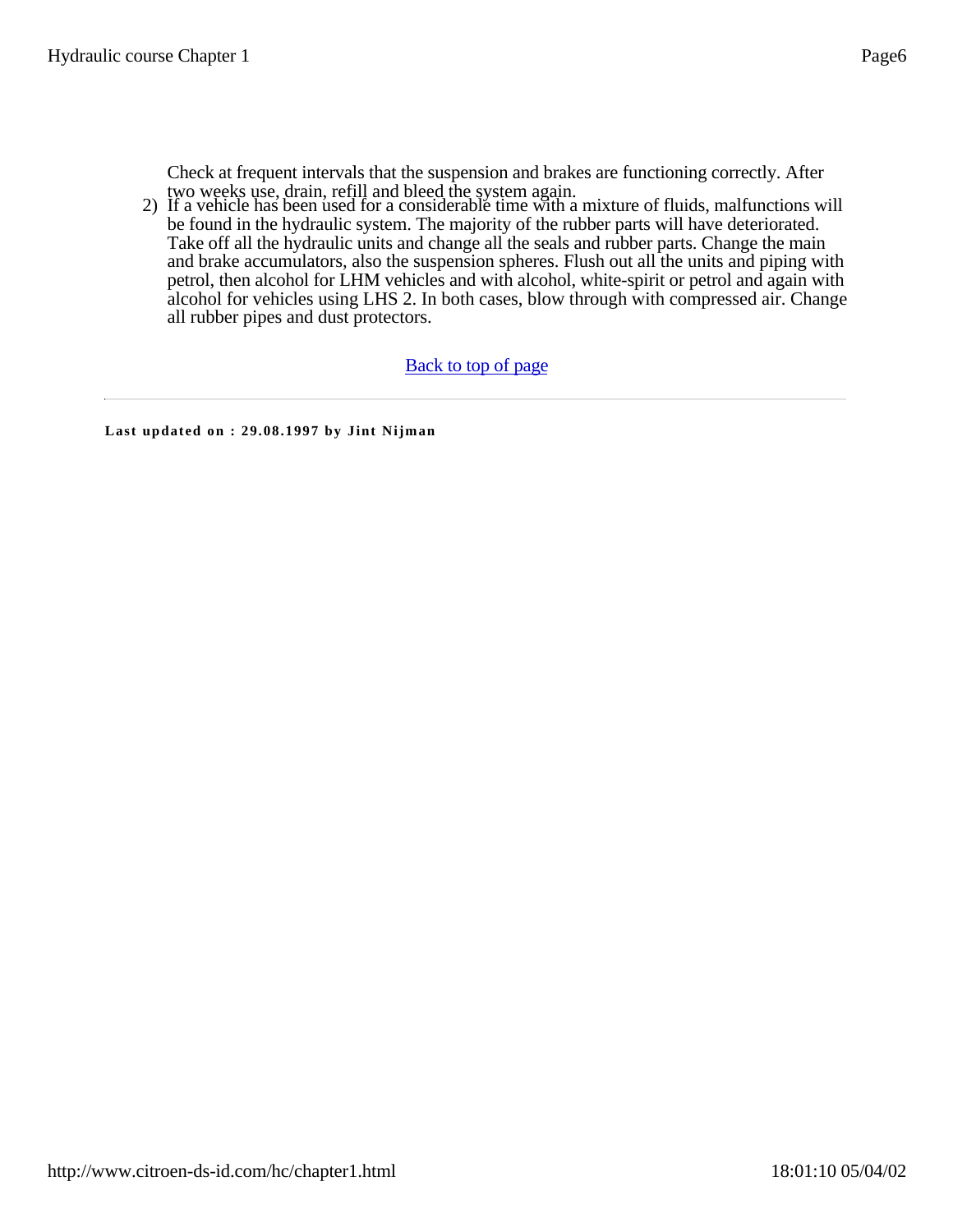# **Source of pressure**

| Circuit Layout | Reservoir | High Pressure Pumps | 7-Cyl. High Pressure Pump | Main Accumulator | Pressure Regulator |

# **I CIRCUIT LAYOUT**

- The units comprising the source of pressure are as follows :
	- The hydraulic reservoir.
	- The high pressure pump.
	- The high pressure regulator.
	- The main pressure accumulator.



To ensure the correct operation of all the hydraulic units a certain minimum pressure must be maintained in their supply circuits.

To avoid making the pump stop and start for each demand of hydraulic pressure, a certain amount of fluid is stored at a higher pressure than the minimum operating pressure.

- As long as the pressure remains between the storage pressure and the minimum operating pressure then the pump draws fluid from the reservoir and returns it wichout generating any pressure, this is the rest-period for the pump.
- The reserve of pressure is maintened by the main accumulator.
- The maximum and minimum pressures are controlled by the pressure-regulator which causes the flow of fluid to be directed to :
	- either the main accumulator (pumping under pressure)
	- or the reservoir, (pumping without pressure).

# **II RESERVOIR**

1) **A metal Container with external sight tube showing " max " and " min " levels.**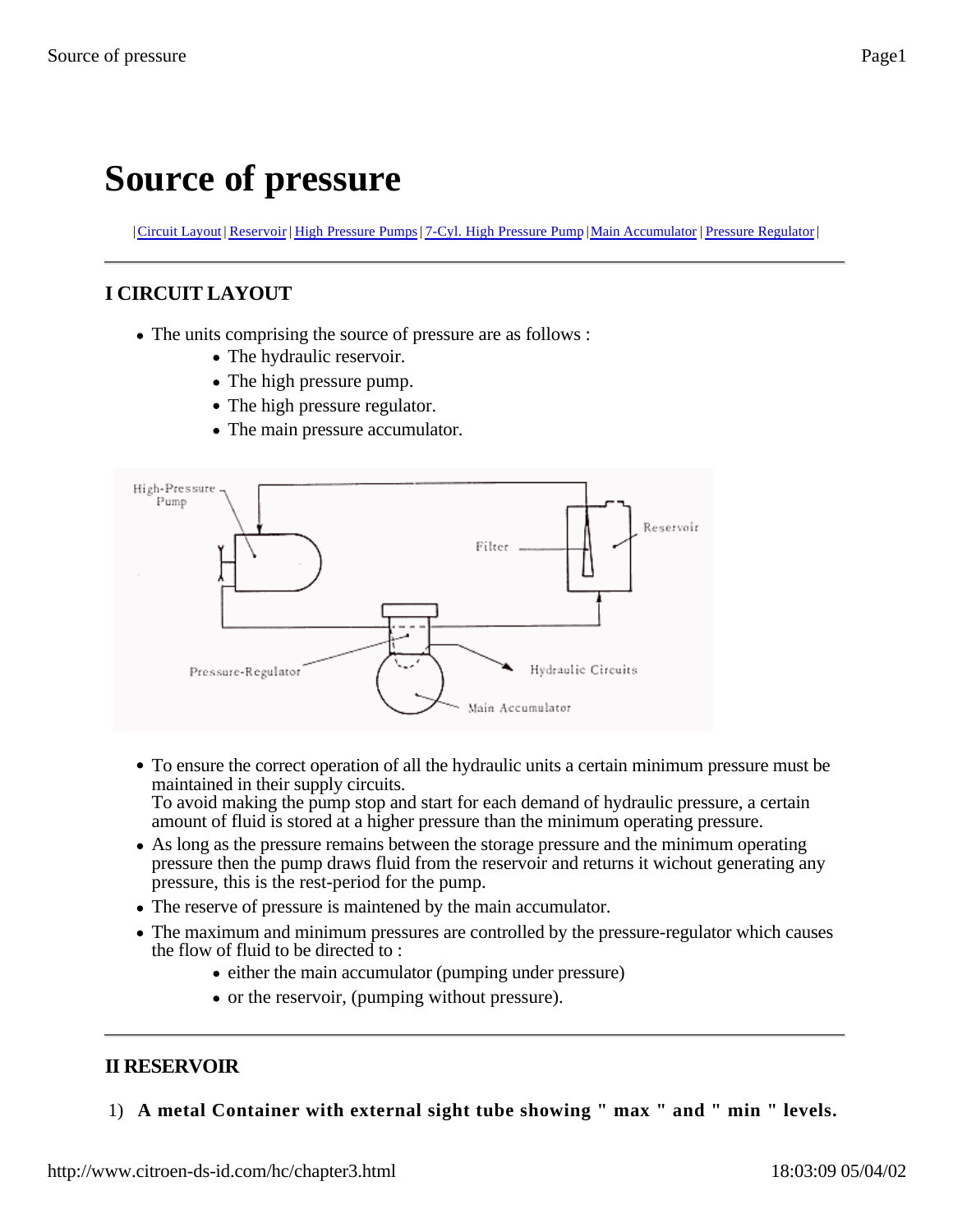- A rubber pipe connected to the base of the Container facilitates its draining.
- There are two types of reservoir :
	- One for D models equipped wich hydraulic gearchange and clutch (DS 21 DS) 19A DS 20 - Estate 21 - 19A - 20).
	- The other for D-models wich manual gearchange and clutch.

## 2) **Connections**

a) Reservoir for vehicles wich hydraulic control of gearchange and clutch.



b) Reservoir for vehicles wich manual control of gearchange and clutch.



# 3) **Reading the hydraulic fluid level**

The hydraulic fluid level is checked wich the engine running and the manual height control lever in the "high" position.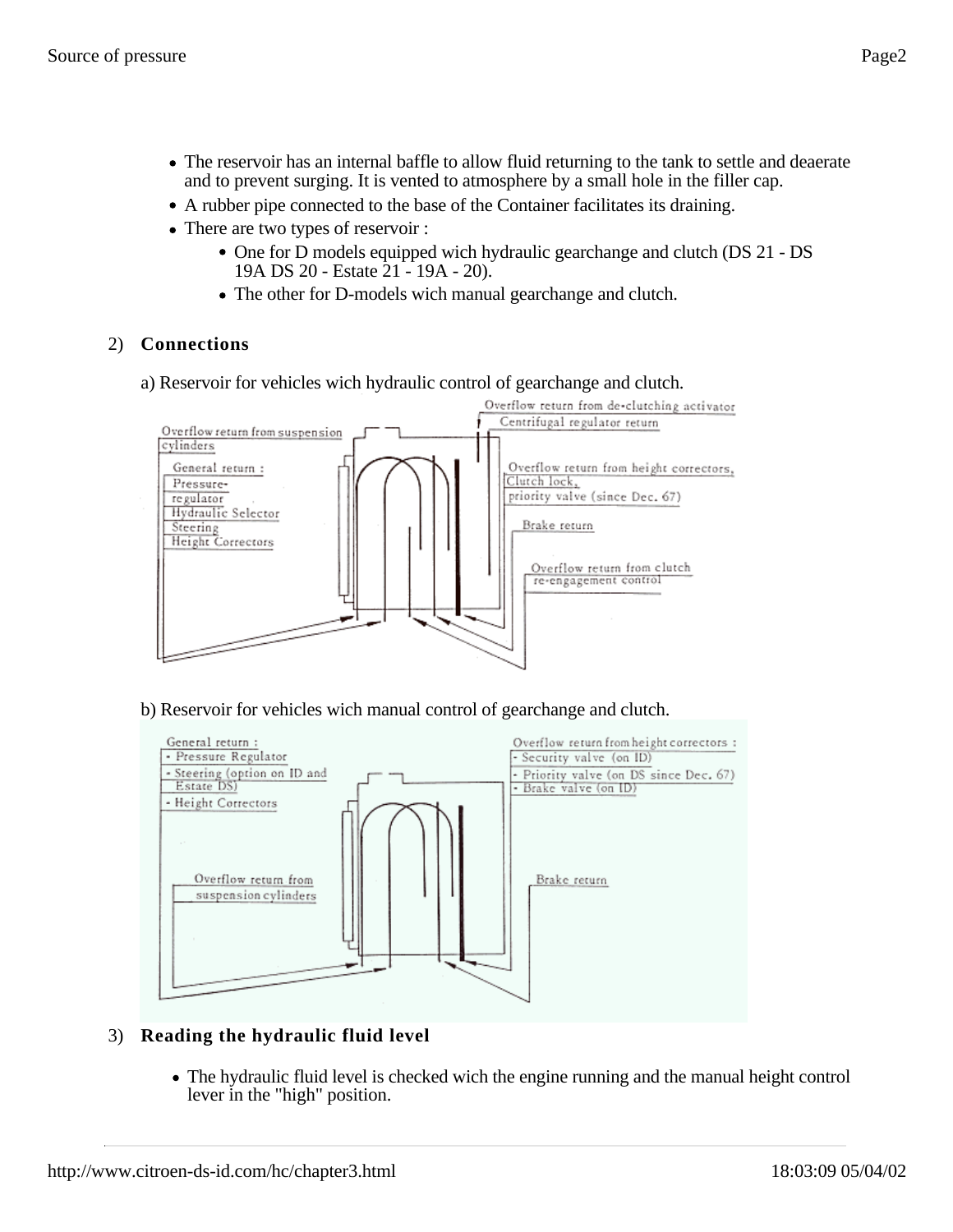# **III - HIGH PRESSURE PUMPS**

- There are two types of pumps :
	- **A single-cylinder pump** : Fitted to ID 19 and ID 20 models in standard trim. It is fitted on the LH side of the cylinder block.
	- **A seven-cylinder pump** : Fitted to all other D models, also to ID 19 and ID 20 models if fitted with the optinal power steering. It is fitted on the RH side of the gearbox bellhousing, driven at 1/2 engine speed by a pair of belts and pulleys.
- Only the seven-cylinder pump will be studied in detail. The single piston of the ID pump is driven by an eccentric on the camshaft, and functions in a way similar to that of a single DS piston.

# **IV-SEVEN-CYLINDER HIGH PRESSURE PUMP**

## 1) **General Details :**

- This is a volumetric pump : the swept volume remains the same whatever the pressure.
- It comprises several pistons arranged in such a way as to provide a continuous flow of fluid and at the same time provide the necessary pressure on the fluid.
	- The odd number of pistons is due to consideration of hydraulic factors. (Smoother fluid flow).
	- The number 7 was chosen for reasons of manufacture (diameter of pistons for example) and size.



# 1) **General Details :**

- This is a volumetric pump : the swept volume remains the same whatever the pressure.
- It comprises several pistons arranged in such a way as to provide a continuous flow of fluid and at the same time provide the necessary pressure on the fluid.
	- The odd number of pistons is due to consideration of hydraulic factors. (Smoother fluid flow).
	- The number 7 was chosen for reasons of manufacture (diameter of pistons for example) and size.

# 2) **Description :**

- The pump comprises 7 identical elements disposed in a circle. A swashplate controls the movement of the pistons by small push-rods.
	- The wall of each cylinder has 4 holes : these are the inlet ports.

# 3) **Operation :**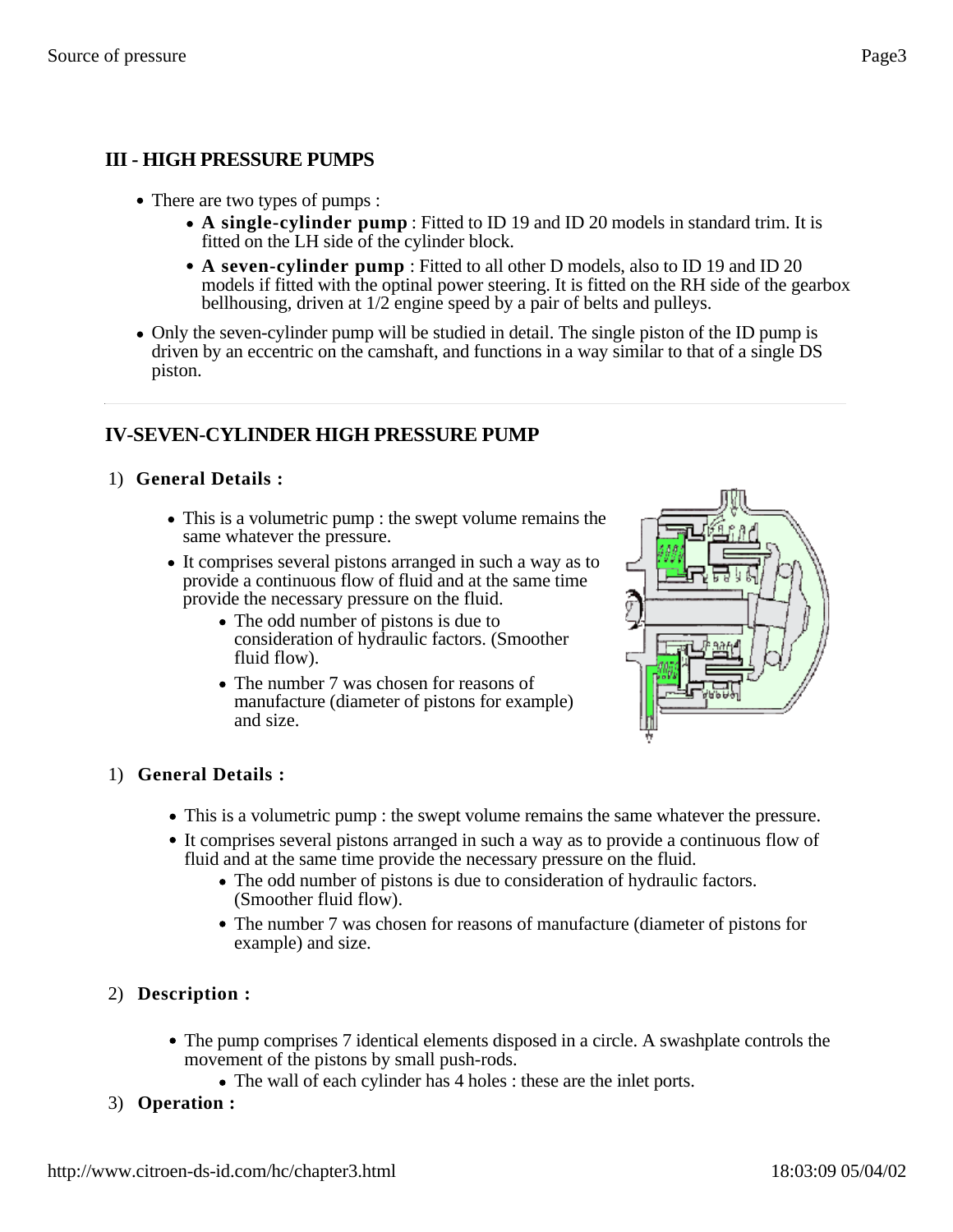- Each element has a non-return valve held on its seat by a spring. All the outlets are inter-connected and are in turn connected to the supply outlet of the pump.
- So that the push rods are not drawn round, the swashplate is prevented from turning. It gives only an oscillating movement.

# a) **Inlet and filling**

- During its return travel imparted by the return spring, the piston causes a depression in the cylinder. When the inlet ports are opened, fluid in the pump body enters the cylinders.
- This depression is communicated to the pump body, ensuring the supply of fluid from the reservoir.

# b) **Compression and delivery**

- Compression starts when the inlet ports are closed.
- When the pressure in the cylinder is greater than that in the system, the non-return valve opens and delivery takes place.
- The non-return valve closes by the action of the spring. The pressure existing in the system holds the valve shut on its seating.

## c) **Piston Travel**

- While the pump shaft completes a half turn, the piston is made to move a distance which is its total stroke.
- A complete turn of the pumpshaft thus gives a complete cycle. (inlet and Delivery) for each piston.

To see how a 7-piston HP-pump really works click one of the links below: Animated GIF of a HP-pump(83 kb) Interactive Java animation of a HP-pump(88 kb)

# 4) **Delivery :**

- The manufacturing tolerances of the pump parts are such that it is necessary to position the piston accurately in its sleeve to obtain the correct delivery.
	- This setting determines the piston stroke, and thus its maximum delivery.
	- The setting consists of allowing a clearance of 0.5 mm between the disc valve and the piston crown, achieved by the use of pushrods of different lengths.
- The pump delivery is 2.80 cc per turn or 840 cc per minute at an engine speed of 600 rpm with a new pump. (The pump runs at half engine speed).

#### 5) **Pressure :**

- a) Minimum Pressure
- b) Maximum Pressure :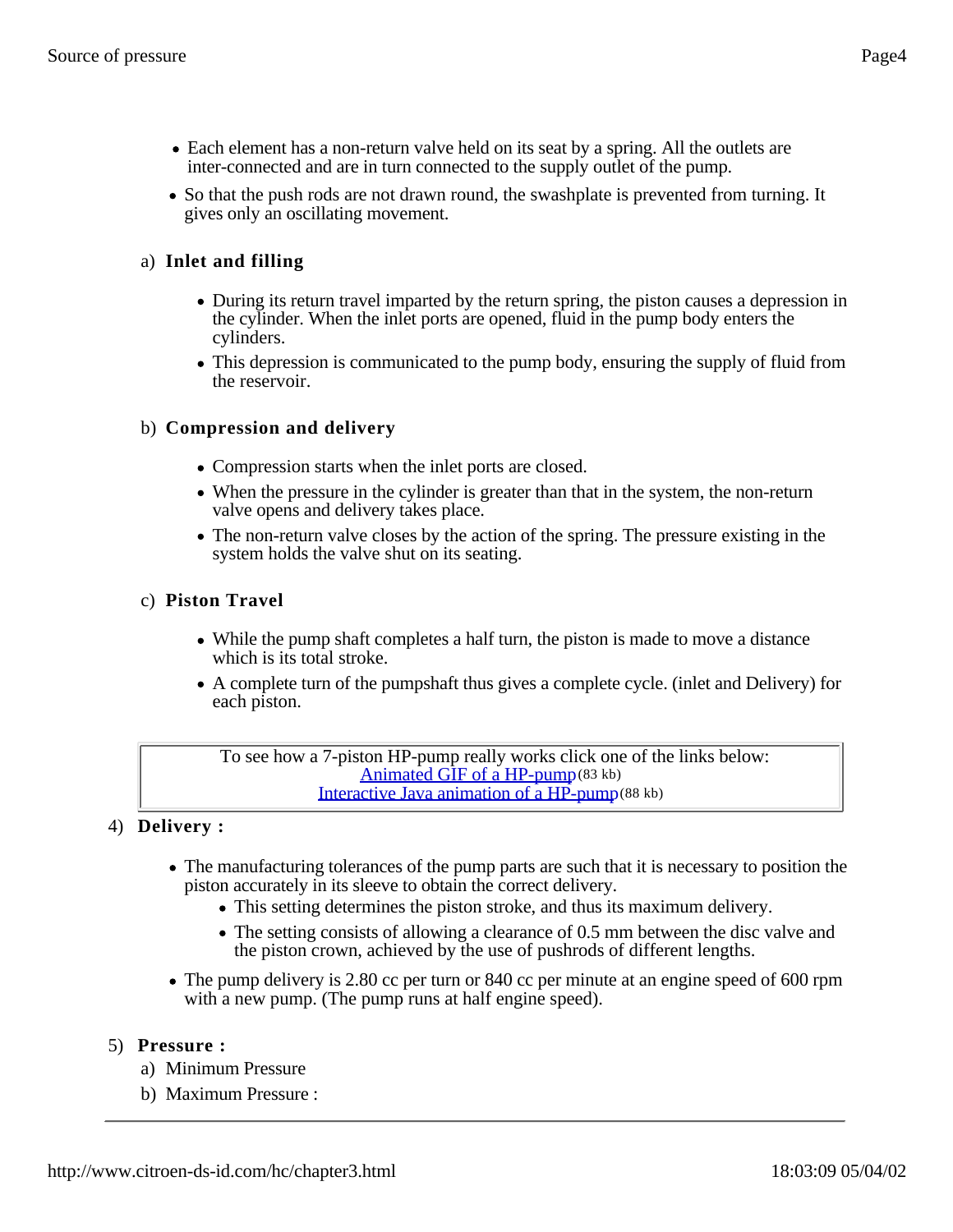- While the pump is idling, the pressure is only enough to return the fluid to the reservoir through the pressure-regulator.
- Theoretically there is no limit to the maximum pressure.
- In practice, the maximum pressure is controlled by the pressure-regulator.

# **V-MAIN ACCUMULATOR**

- 1) General Details :
	- The accumulator improves the flexibility of the system.
		- By immediately supplying fluid in the event of a heavy demand.
		- By allowing the pump to idle and eliminating repeated cutting-in and out.
		- By eliminating shocks in the hydraulic system. (As a damper.)
	- Since April 1969 the D models may be equipped with either of two types of main accumulator.
		- Machined, forged steel accumulator. Pressed steel accumulator

## 2) **Description :**

## a) **Forged steel accumulator**

- This is a sphere divided internally in two portions by a flexible diaphragm, one of These portions is filled with nitrogen under pressure, the other, connected to the pressure regulator, receives the fluld.
- The sphere comprises two halves screwed together, the force which rends to separate the two halves is taken by a straight-sided thread.
- **The diaphragm** : made of synthetic rubber, is held between the two half-spheres which ensure a good seal. A metal cup is fixed in the centre of the diaphragm.
- **The nitrogen** : is fed in by way of the hollow filler screw. When no fluid is present it occupies the sphere's whole volume, holding the diaphragm against the sphere and the cup against its seat. The gas pressure is thus the initial inflation pressure of the accumulator.

# 3) **Particular points**

- When the accumulator contains a reserve of fluid under pressure, the diaphragm is in a certain position and the gas is compressed to a pressure higher than that of its initial inflation. On either side of the diaphragm, gas and fluid are at the same pressure and the diaphragm is in a state of equillbrium.
- When fluid is used (a drop in volume and pressure of the fluid), the compressed gas expands to compensate for these changes and the flexible diaphragm takes up a different position of equilibrium. The gas and fluid are still at identical pressures, but of a lower value.
- 4) **Identification of the accumulator**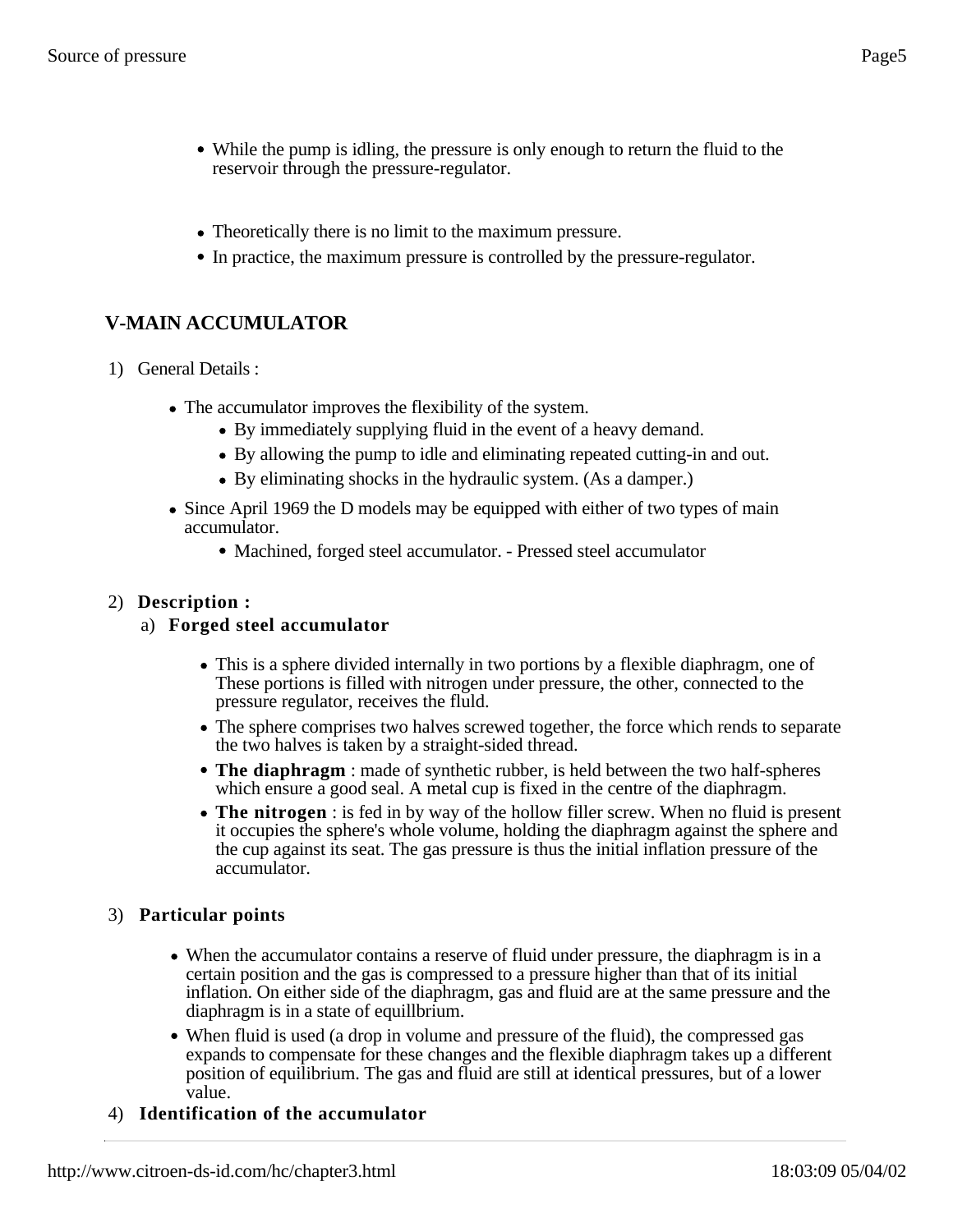

#### b) **Pressed steel accumulator**

- This is also of spherical shape, comprising a pressed steel globe, to which is welded a machined base.
- The diaphragm is held between the sphere and a retaining plate. A plastic cup is fixed in the centre of the diaphragm.
- The nitrogen is introduced into the sphere in the same way as for the previous accumulator, and works in exactly the same way.



This condition continues until the initial inflation pressure of the accumulator is reached. Then the diaphragm comes into contact with the shell of the accumulator.

NOTE : The flexible diaphragm plays a passive role in the work of the accumulator, simply that of separating the gas and fluid.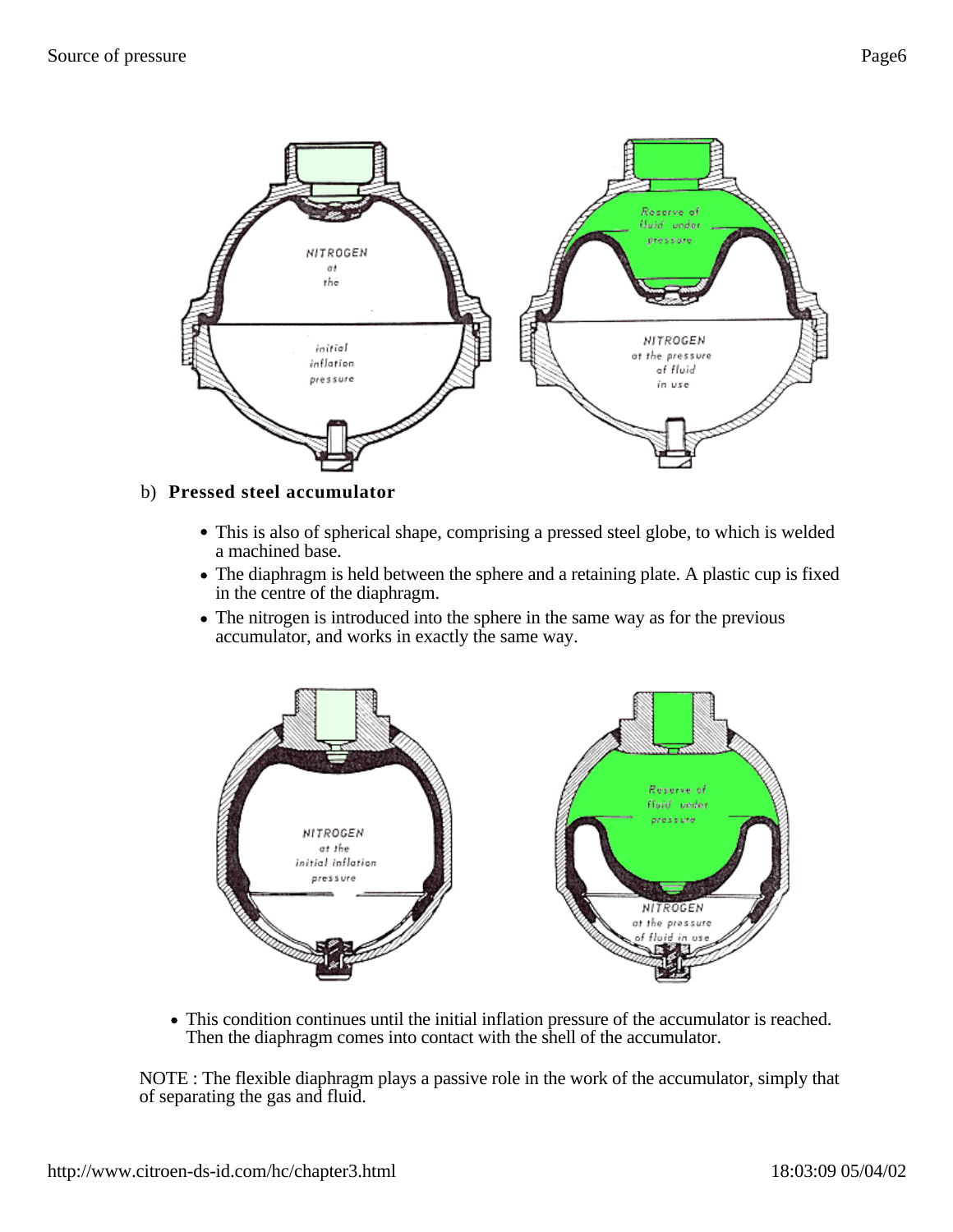The accumulators are marked with a number punched on the head of the filler screw. **40** for vehicles with the ID type brake system ID 19B (DV) & ID 20 (DT) **65** for other D models.

# **VI - PRESSURE REGULATOR**

The Pressure Regulator controls

- A minimum pressure necessary for the proper functioning of the hydraulic units.
- A maximum pressure to create a reserve of fluid under pressure in the accumulator, and to limit the maximum pressure supplied by the pump.
- A PRESSURE REGULATOR up to May 1969.

#### 1) **Description**

The Pressure Regulator comprises basically three chambers interconnected via two valves.

- Chamber A connected to the feed from the pump.
- Chamber U connected to the accumulator and the supply to the units.
- Chamber R connected to the fluid reservoir.
- Non-return valve : allows fluid to pass only from A to U.
- Valve between chambers A and  $R$  : controlled by the pressure in chamber U by way of a piston in contact with the ball B of the valve.
- Pressure-release screw, which permits the fluid in the accumulator and supply circuits to be released back to the reservoir, if required.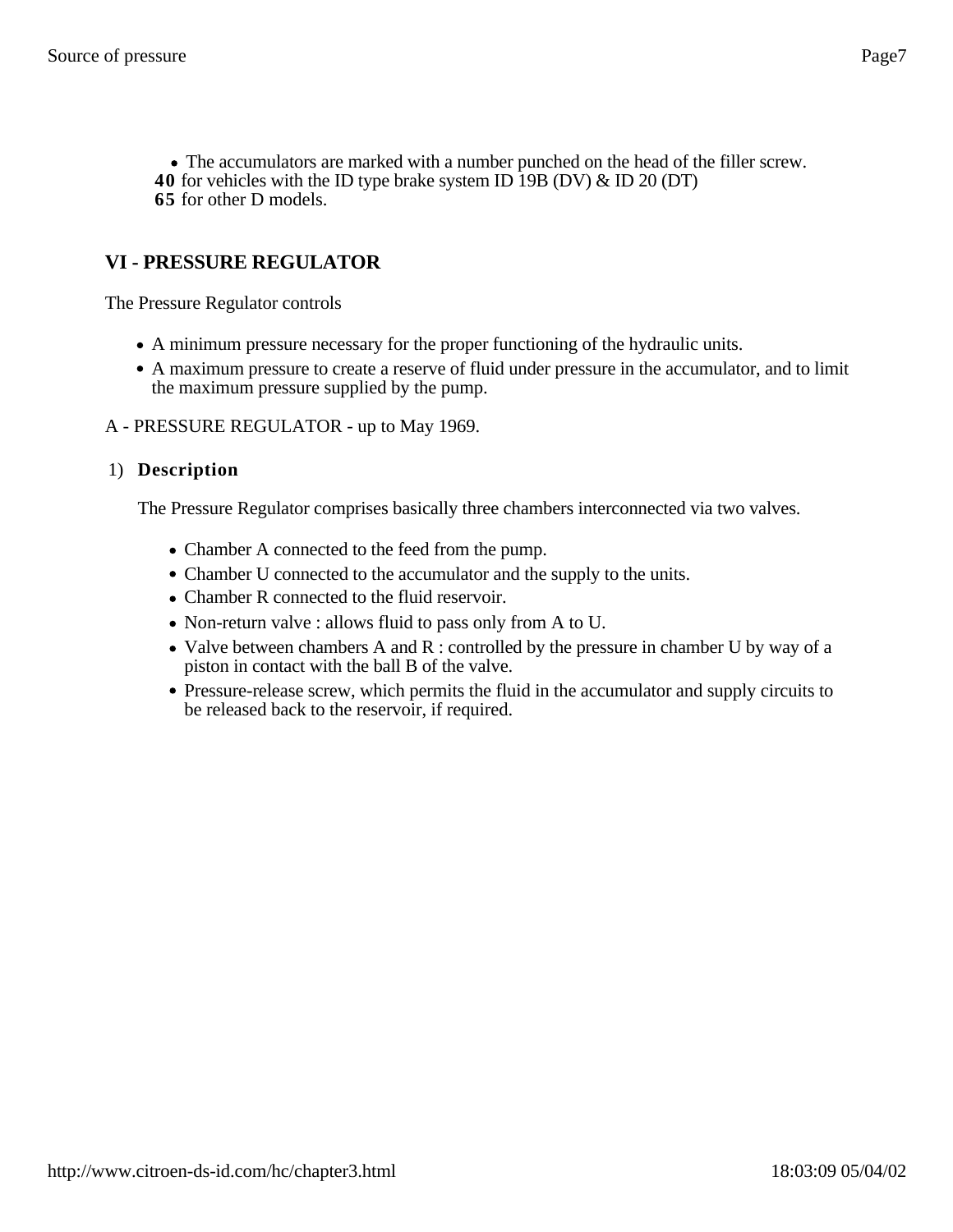

## 2) **Operation :**

#### a) **Rise of Pressure**

- Pressure rises in the chamber A, lifts the ball of the non-return valve and enters the accumulator U. There is no pressure in chamber R.
- Pressure acting on the surface 's' of the ball creates a force  $f = P x s$  which tends to force the ball on to its seat.
- This same pressure acting on the piston head (in chamber U) creates a force  $F = P \times S$ which tends to lift ball off its seating.
- The surface S being larger than s, the result of F and  $f : (F f)$  would lift the ball off its seat as soon as pressure arrives. To hold the ball on its seat until a certain pressure (cut-out pressure) a spring A is situated under the ball.

## b) **Cut-out**

- When the product  $(F f)$  exceeds force T, the ball B is lifted off its seat. Pressure drops in chamber A and the ball of the non-return valve seats again.
- Since the pressure in chamber A drops to nil, the force F also becomes nil thus increasing the strength of F over T which helps to maintain the cut-out condition.
- The pump circulates fluid back to the reservoir without pressure.
- c) **Cut-in :**
	- $\bullet$  The use of fluid leads to a drop in pressure in the accumulator and the force F weakens. When T becomes the stronger it forces the ball B on to its seat.
	- Pressure rises in chamber A, creating again a force F which helps the spring T.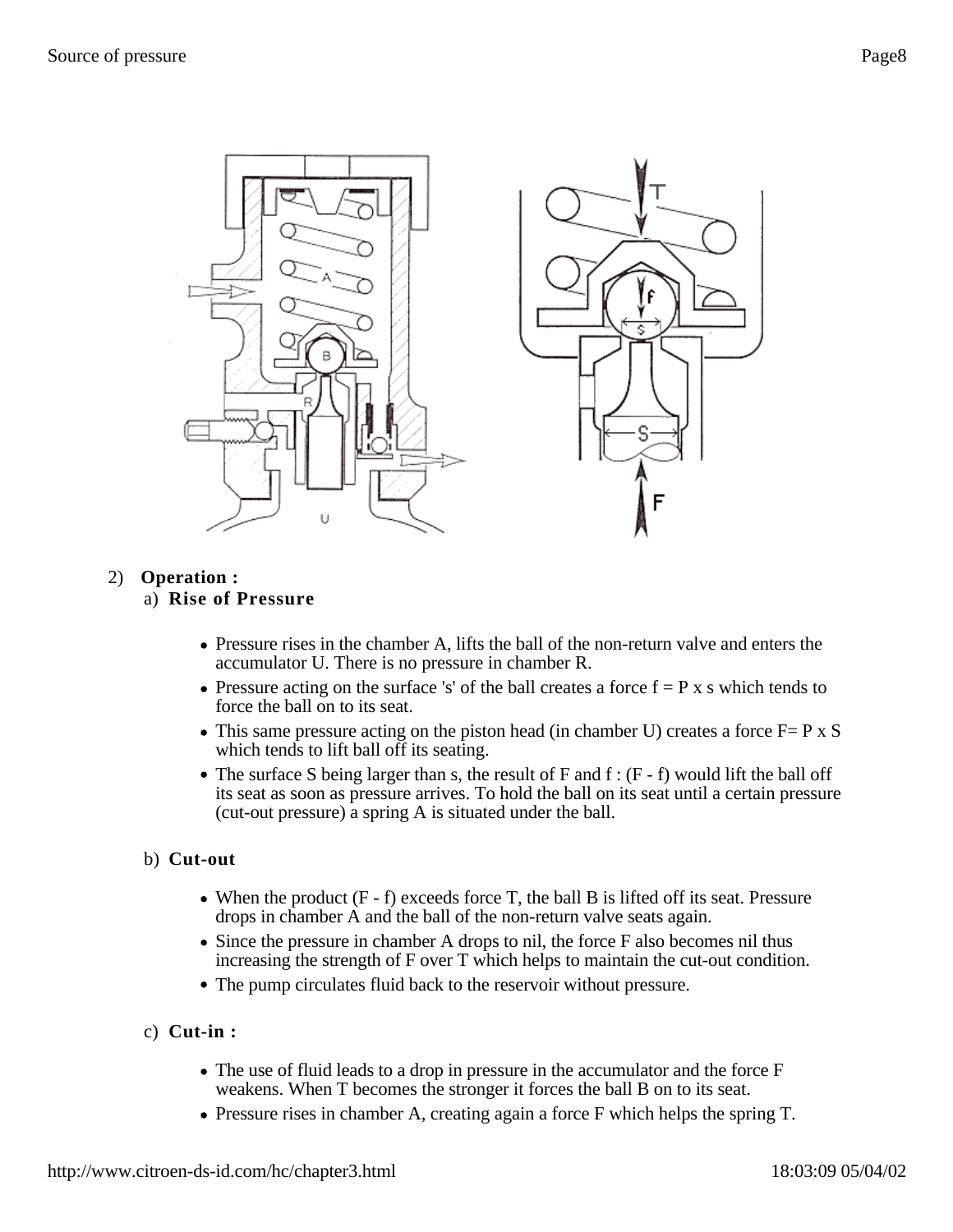The pump circulates fluid under pressure to the chamber A and U.

#### 3) **Identification of Pressure Regulators**

Pressure Regulators fitted to cars with the 7-cylinder type pumps and the single cylinder pumps are different. They differ only by their operating pressures :

P.R. for single-cylinder pumps : up to mid-February 1969.

Marking : No groove on the lower part of the end cap.

Pressures : cut-out 130 - 140 bars (1850 - 1990 psi)

cut-in 100 - 110 bars (1420 - 1560 psi)

P.R. for 7.cylinder pumps, and for single cylinder types from mid-February 1969 Marking : a circular groove on the lower part of the end cap.

Pressures : cut-out 150 - 175 bars (2130 - 2490 psi)

```
cut-in 125 - 140 bars (1775 - 1990 psi)
```
#### B - PRESSURE REGULATOR - since May 1969. Pilot-Valve Regulator

#### 1) **Description**

The Pilot-Valve Regulator comprises basically 4 chambers interconnected via a non-return valve and two slide valves.

- Chamber A : connected to the feed from the pump.
- Chamber U : connected to chamber A, the accumulator and supply to units.
- Chamber B : connected to chamber A or chamber R depending on the position of the pilot valve T1.
- Chamber R : connected to the fluid reservoir.
- Pilot Valve T1 : allows the fluid to flow into chamber B or from chamber B to chamber R. It is controlled by the pressure of the fluid in chamber U
- Slide Valve T2 : allows fluid to flow from chamber A to chamber R depending upon its Position. It is controlled by the pressure of the fluid in chambers U and B.
- Non-return Valve C : allows fluid to pass only from chamber A to chamber U.
- Pressure-release screw V : allows the fluid in chamber U to escape back to the reservoir via chamber R, if required.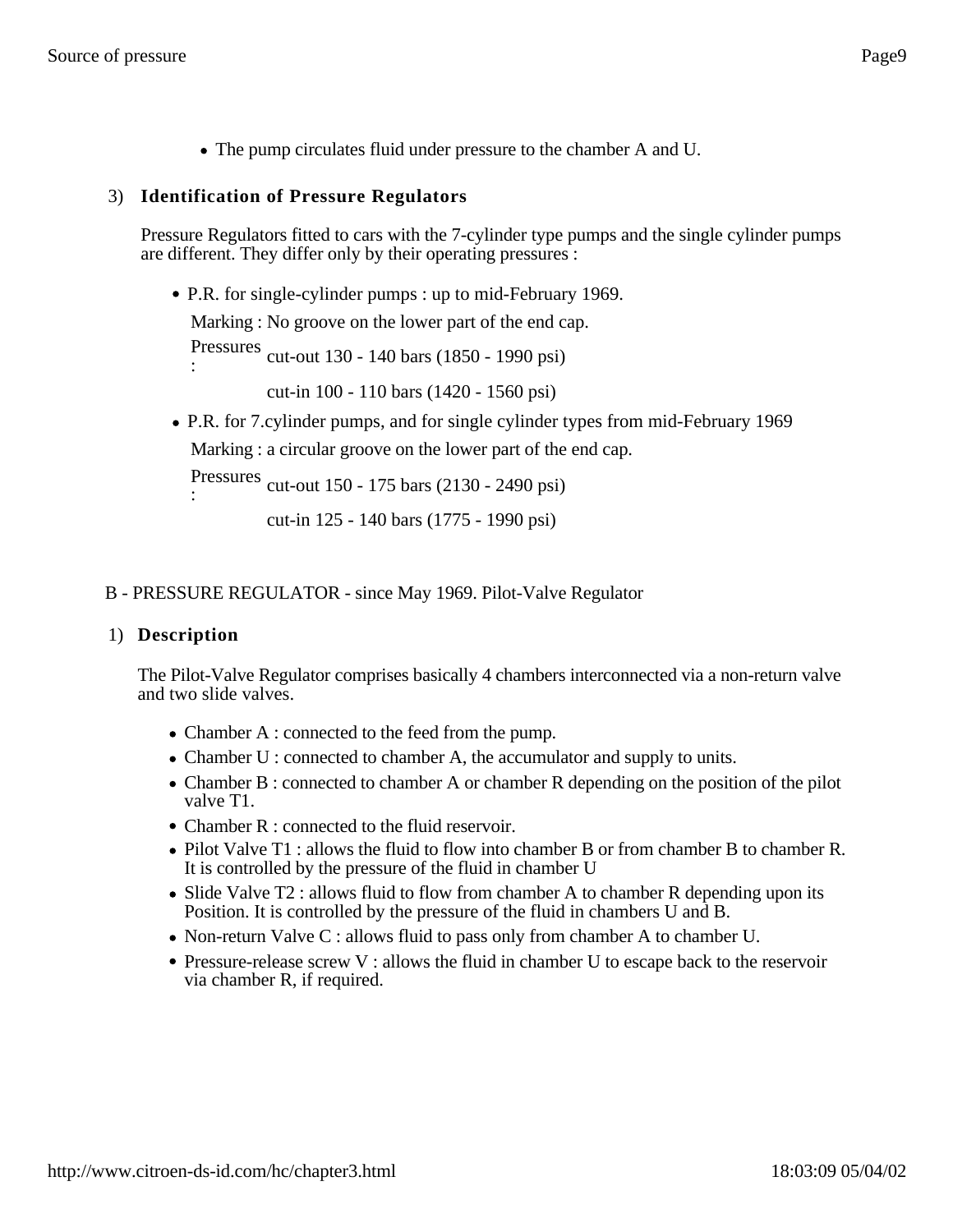

# 2) **Operation**

#### a) **Rise of pressure**

• Fluid from the HP pump (in chamber A) rises in pressure in chamber U and the supply circuits by lifting the non-return valve C. This pressure rises simultaneously in chamber B via pilot valve T1.

#### b) **Cut-out**

- The rising pressure in chamber U creates an increasing force F on the upper face of the pilot valve T1 which tends to force the slide valve downwards. As soon as this force F becomes stronger than force of spring R1, the pilot valve T1 moves downwards slightly, cutting off the supply of high pressure fluid to chamber B.
- Meanwhile the pressure continues to rise in chamber U and the pilot valve T1 is forced further down and connects chamber B to the reservoir via chamber R.
- When the pressure in chamber B drops to nil, the slide valve T2, now subjected to the pressure in chamber U, moves down and compresses the spring R2. This slide valve connects the feed from the HP pump (chamber A) to the chamber R and to the return to the reservoir.
- The pressure existing in chamber U closes the non-return valve C.
- The pump circulates fluid back to the reservoir without pressure.

# c) **Cut In**

- The use of fluid leads to a drop in pressure in the accumulator and chamber U.
- The pilot valve T1 moves up under the influence of the spring Rl. First it closes the port leading to chamber R, then connects the fluid feed from the pump to chamber B.

# d) **Operating Pressures**